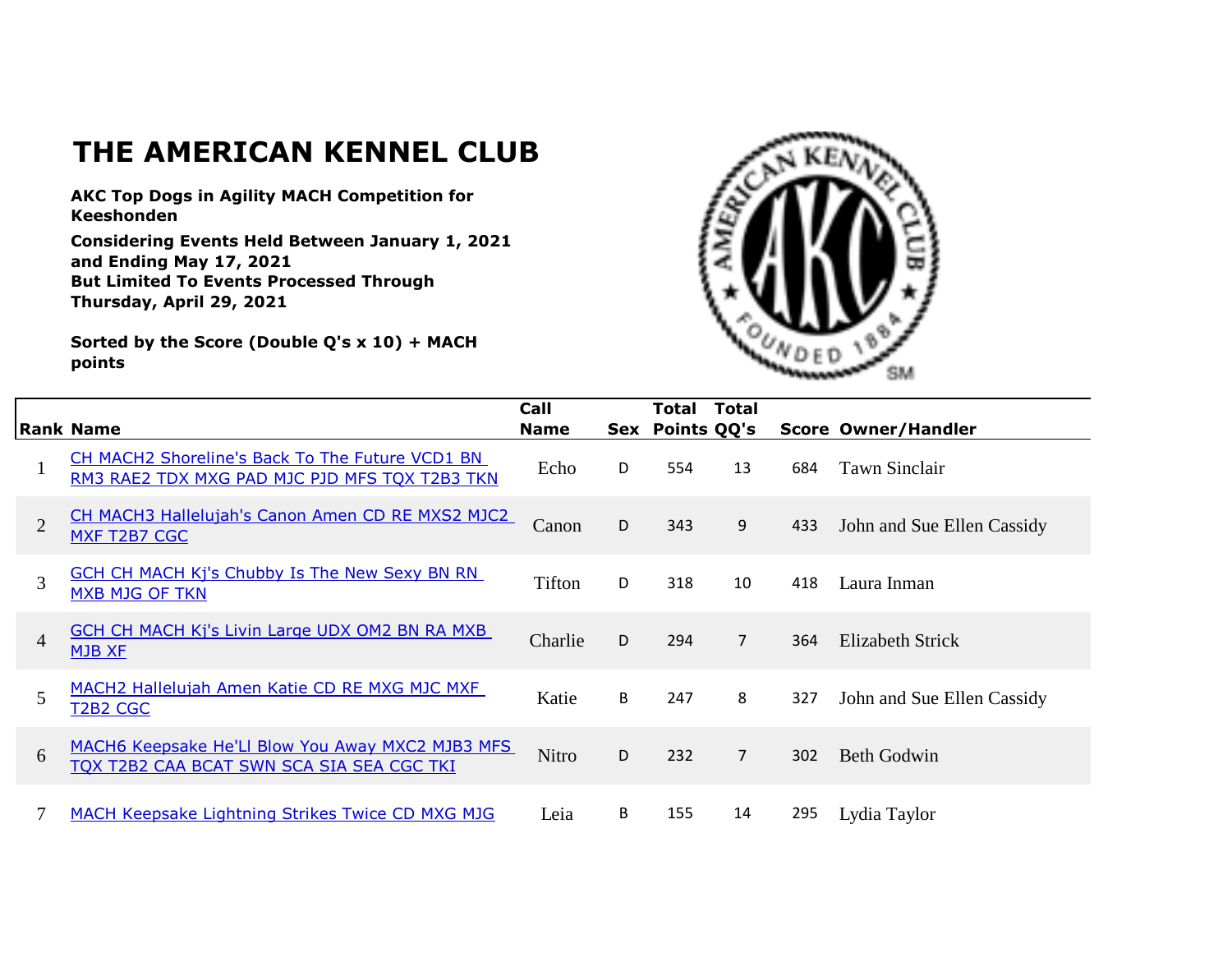| 8  | MACH Keepsake Dauntless Shyenne MXS MJS MFB TQX<br><b>T2B4</b>                                 | Shyenne | B | 233 | 6                       | 293 | Kimberly Smith            |
|----|------------------------------------------------------------------------------------------------|---------|---|-----|-------------------------|-----|---------------------------|
| 9  | <b>GCH CH MACH3 Coaster Kees Pounce And Bounce CD</b><br>BN RM RAE MXB2 MJS2 MXF T2B2 CGCA TKN | Loki    | D | 170 | $\overline{7}$          | 240 | Carol and Stuart Blair    |
| 10 | CH MACH Keepsake She's Got Rhythm CDX BN GN RE<br>MXB MJS XF T2B BCAT RATN ATT                 | Lyra    | B | 169 | 6                       | 229 | Jean Munger               |
| 11 | Keepsake What Were You Smoking CDX BN RA MX MXJ<br>MJB OF T2B                                  | Russell | D | 145 | 5                       | 195 | <b>Margaret Bissell</b>   |
| 12 | <b>GCHB CH Keepsake Ez As Pi For Nightwind CD BN MX</b><br><b>MXB MXJ OF</b>                   | Pi      | B | 89  | 6                       | 149 | <b>Margaret Bissell</b>   |
| 13 | MACH4 Krafty's Secret Peppermint Twist RN MXB2<br><b>MJG2 NF BCAT</b>                          | Heidi   | B | 131 | $\mathbf{1}$            | 141 | <b>Ruth Thompson</b>      |
| 14 | CH MACH3 Keepsake Firestarter VCD2 UD OM1 VER<br>RAE FDC MXC MJG2 XF T2B RATO                  | Flint   | D | 84  | 4                       | 124 | Jean Munger               |
| 15 | <b>GCH CH MACH2 Kj's Play Date CDX BN RE MXS MJG</b><br><b>MFB TQX CGCA TKN</b>                | Zelly   | B | 87  | 3                       | 117 | Lois Waddell              |
| 16 | <b>GCH CH Krafty's Livin To Twist AX MXJ NF BCAT</b>                                           | Max     | D | 110 | 0                       | 110 | Ruth Thompson             |
| 17 | CH MACH Jamynn's Livin With Too Many Coladas UD<br>MXS MJS XF CGC                              | Jelly   | B | 89  | $\overline{2}$          | 109 | Shirley Kilpatrick        |
| 18 | <b>GCH CH Shoreline's Wild Things Run Fast CD BN RE MX</b><br><b>MXJ MJB XF CGC TKI</b>        | Rocket  | D | 69  | $\overline{\mathbf{r}}$ | 109 | Robyn McNutt              |
| 19 | Keepsake Burning Desire CDX MX MXB MXJ MJB                                                     | Deva    | B | 40  | 3                       | 70  | <b>Margaret Bissell</b>   |
| 20 | MACH8 ResQ's Ruger 514 MXB3 MJC3 MFG TQX T2B5<br><b>BCAT CGC TKI</b>                           | Ruger   | D | 44  | $\mathbf{1}$            | 54  | Shelley and Joseph Durbak |